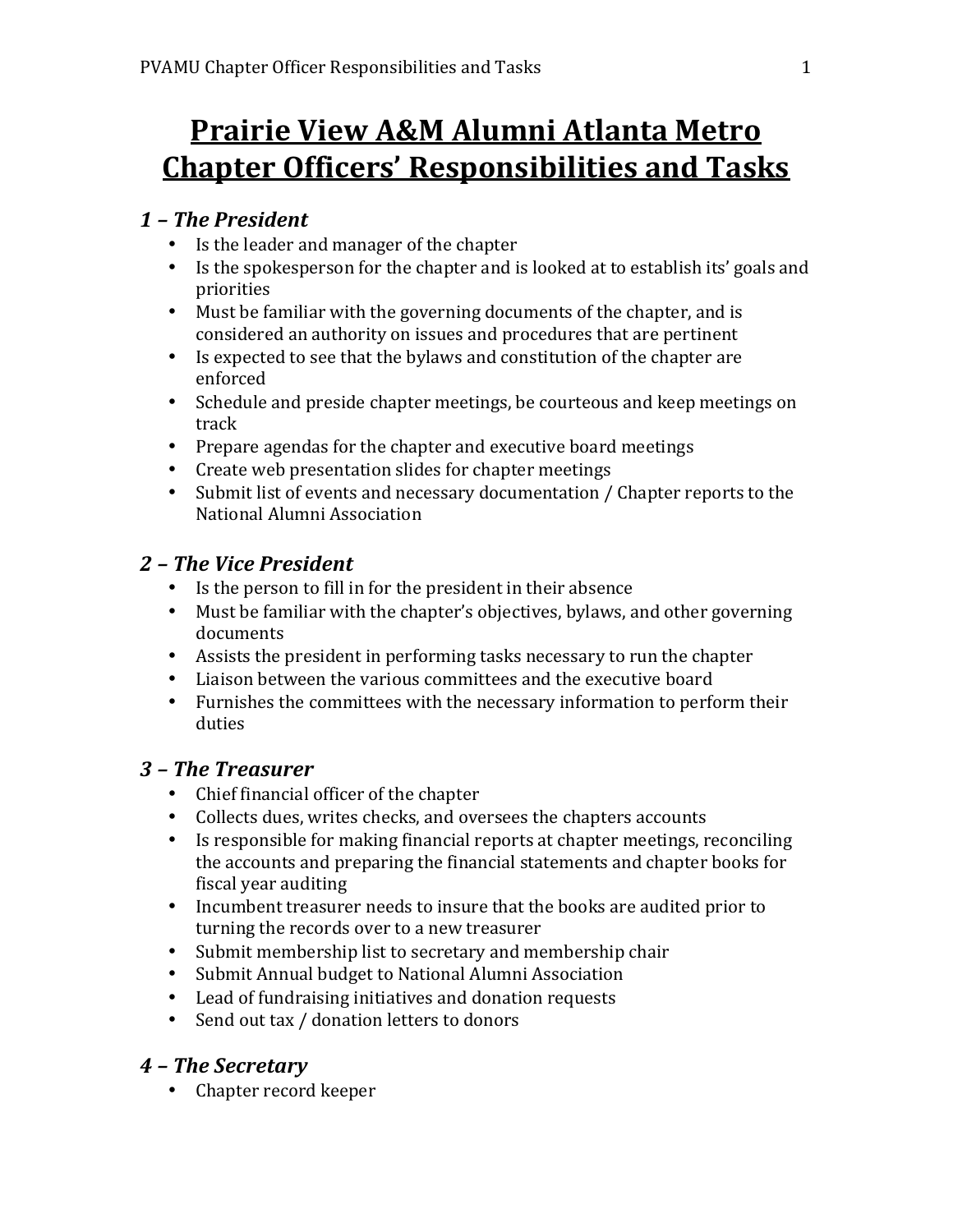- Responsible for general correspondences, sending out meeting notices (i.e. chapter emails)
- Take minutes or recordings at all chapter and board meetings
- Notify officers and committee members of their election or appointment
- Send out birthday emails to members
- Maintain and follow communications calendar messaging
- Check PV Website access to see if anybody has signed up
- Check the Mailbox downtown
- Upload recordings, minutes, and agenda's on the website
- Send the monthly newsletter
- Update membership list with prospective alumni information and add to mailchimp
- Update membership contact list and post it on the website

## *5 – The Historian*

- Maintains the historical files of the chapter
- Keeps materials produced by the chapter throughout the year. For example, workshops, events, and etc...
- Documents chapter achievements throughout the year
- Inform the chapter about the history of the chapter as well as the University
- Lead on materials produced for the chapter such as flyers, brochures, business cards
- Set-up and maintain chapter scrapbook

## *6 – The Chaplain*

- Shall coordinate and direct all religious activities of the Chapter
- Keep supply of appropriate sympathy cards and notes to be sent to members who are sick or bereaved or to families of deceased members

# *7 – The Parliamentarian*

- Assuring that all meetings are conducted in accordance with parliamentary procedures
- Ensures that Robert's Rule of Order (revised edition) is used when applicable and in consistent with the Chapter By-Laws

## *8 – The Sergeant-At-Arms*

- Maintaining order and shall ensure that all doors are locked during formal meetings
- Control the flow of traffic in and out of the meeting area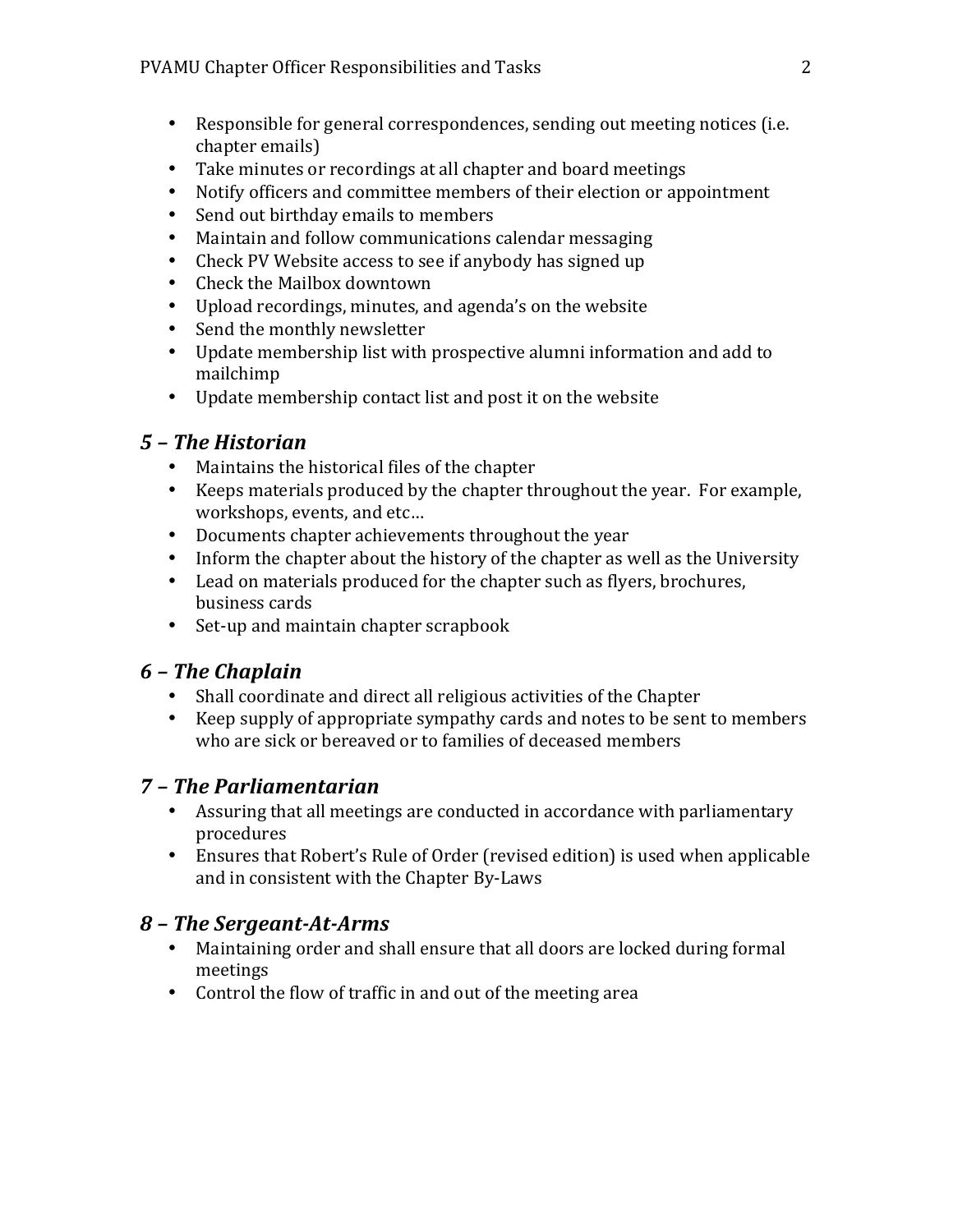#### **Non-Officer Roles**

#### *1 – Membership Chair*

- Stay engaged with chapter members
- Actively recruit alumni and friends to the chapter
- Assign chapter members with IDs and mail out packets, letters, gifts, and cards.
- Obtain contact info and volunteer info for each new member
- Maintain membership list with payment information

## *2 – Scholarship and Student Recruitment Chair*

- Host college fairs
- Ensure the chapter has all supplies from the recruitment office in the beginning of the year
- Work on possible advertising options for the scholarship
- Lead the scholarship committee for selection of candidates
- Submit completed recruitment forms to the recruitment office

#### *3 – Communications Chair*

- Monitor social media networking tools to ensure information is kept accurate and up to date
- Check comments, questions, and statuses on our social media platforms
	- o Facebook
	- o Twitter
	- o LinkedIn
	- o Instagram
- Relay information back to the Vice President / Executive board with information and insight
- Promote and offer marketing insight using the social media and email platform
- Send out text message alerts of events and announcements
- Lead the robocall platform for alerts of events and announcements
- Maintain and follow communications calendar messaging
- Update and maintain the chapter calendar with events, birthdays, and holidays

## *4 – Atlanta HBCU Alumni Alliance Representative*

- Attend Monthly Meetings (Third Monday of each month)
- Serve as an liaison for Alliance events and Chapter events
- Submit activities to the Alliance so that they can include them into their announcements
- Serve as the spokesperson for the chapter during monthly meetings